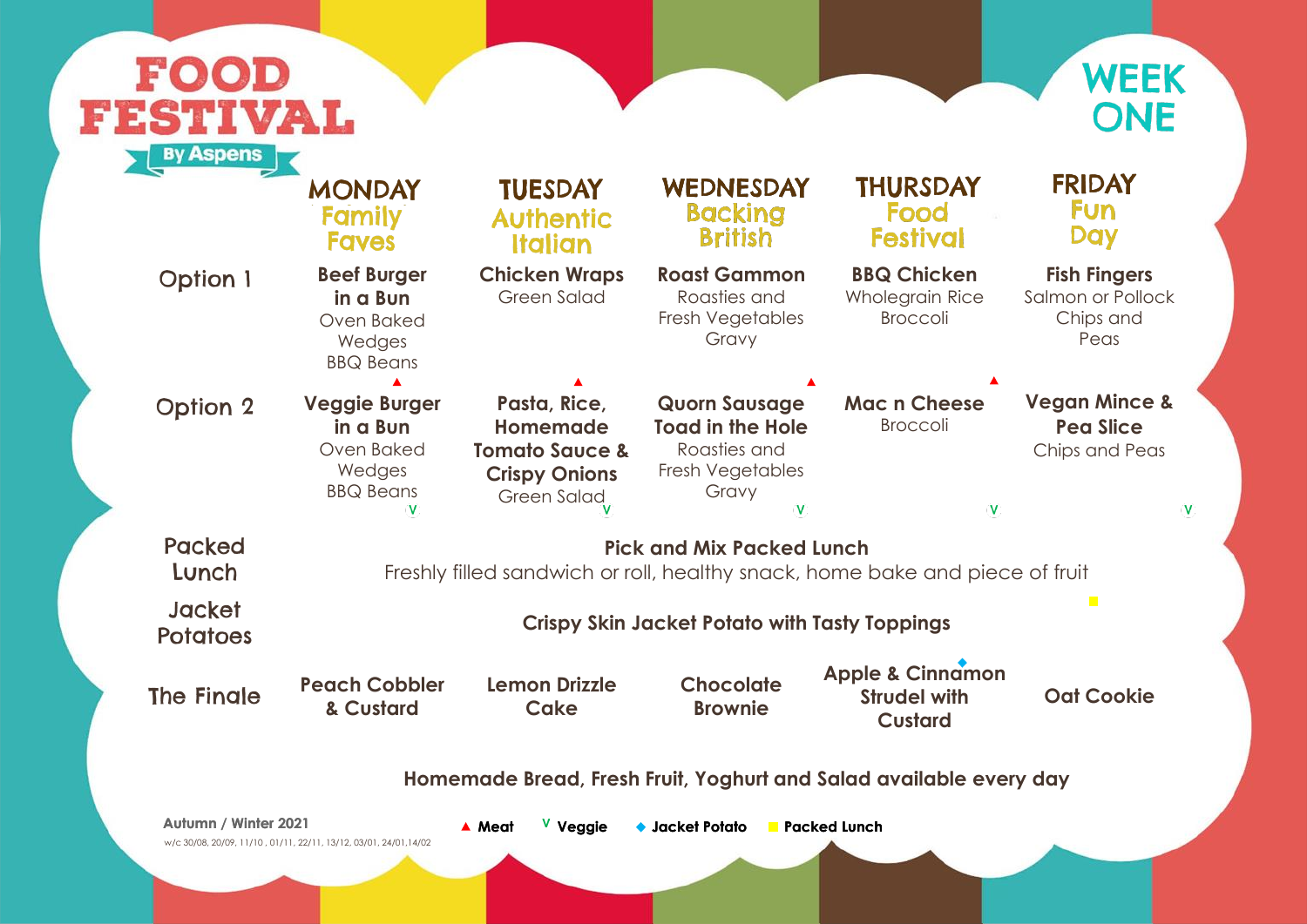### **Fish Fingers**

## FOOD IVAL.  $\mathbf{r}$ By Aspens

| <b>Option 1</b>                                                    | <b>MONDAY</b><br>Family<br><b>Faves</b><br><b>Chicken Tikka</b><br><b>Masala</b><br><b>Spice Roasted</b><br>Cauliflower | <b>TUESDAY</b><br><b>Authentic</b><br>Italian<br><b>Chicken &amp;</b><br><b>Sweetcorn Pasta</b><br><b>Bake</b><br><b>Whole Grain Penne</b><br><b>Garlic Slice</b><br>Green Salad | WEDNESDAY<br><b>Backing</b><br><b>British</b><br><b>Roast Chicken</b><br>Roasties and<br>Fresh Vegetables<br>Gravy | <b>THURSDAY</b><br>Food<br><b>Festival</b><br><b>Hot Dog</b><br><b>Baked Paprika</b><br>Wedges<br><b>BBQ Beans</b> | <b>FRIDAY</b><br><b>Fun</b><br><b>Day</b><br><b>Fish Fingers</b><br>Salmon or Pollock<br>Chips and<br>Mushy Peas |  |  |  |
|--------------------------------------------------------------------|-------------------------------------------------------------------------------------------------------------------------|----------------------------------------------------------------------------------------------------------------------------------------------------------------------------------|--------------------------------------------------------------------------------------------------------------------|--------------------------------------------------------------------------------------------------------------------|------------------------------------------------------------------------------------------------------------------|--|--|--|
| <b>Option 2</b>                                                    | <b>Tarka Dahl</b><br><b>Spice Roasted</b><br>Cauliflower                                                                | <b>Veggie Bolognese</b><br><b>Whole Grain Penne</b><br><b>Garlic Slice</b><br><b>Green Salad</b>                                                                                 | <b>Quorn Roast</b><br>Roasties and<br>Fresh Vegetables<br>Gravy                                                    | <b>Quorn Dog</b><br><b>Baked Paprika</b><br>Wedges<br><b>BBQ Beans</b>                                             | <b>Quorn Dipper Pitta</b><br>Chips and<br><b>Mushy Peas</b>                                                      |  |  |  |
|                                                                    | $\mathbf v$                                                                                                             | V                                                                                                                                                                                | $\mathbf v$                                                                                                        | $\mathbf v$                                                                                                        |                                                                                                                  |  |  |  |
| <b>Packed</b><br>Lunch                                             | <b>Pick and Mix Packed Lunch</b><br>Freshly filled sandwich or roll, healthy snack, home bake and piece of fruit        |                                                                                                                                                                                  |                                                                                                                    |                                                                                                                    |                                                                                                                  |  |  |  |
| <b>Jacket</b><br><b>Potatoes</b>                                   | <b>Crispy Skin Jacket Potato with Tasty Toppings</b>                                                                    |                                                                                                                                                                                  |                                                                                                                    |                                                                                                                    |                                                                                                                  |  |  |  |
| <b>The Fingle</b>                                                  | <b>Rhubarb Crumble</b><br>& Custard                                                                                     | <b>Marble Cake &amp;</b><br><b>Custard</b>                                                                                                                                       | <b>Cornflake Tart</b>                                                                                              | <b>Jelly &amp; Fruit</b>                                                                                           | <b>Fruity Flapjack</b>                                                                                           |  |  |  |
| Homemade Bread, Fresh Fruit, Yoghurt and Salad available every day |                                                                                                                         |                                                                                                                                                                                  |                                                                                                                    |                                                                                                                    |                                                                                                                  |  |  |  |
| <b>Autumn / Winter 2021</b>                                        | w/c 06/09, 27/09, 18/10, 08/11, 29/11, 20/12, 10/01, 31/01, 21/02                                                       | V Veggie<br>▲ Meat                                                                                                                                                               | $\bullet$ Jacket Potato                                                                                            | <b>Packed Lunch</b>                                                                                                |                                                                                                                  |  |  |  |



### **FRIDAY Fun** Day

### **Quorn Dipper Pitta**